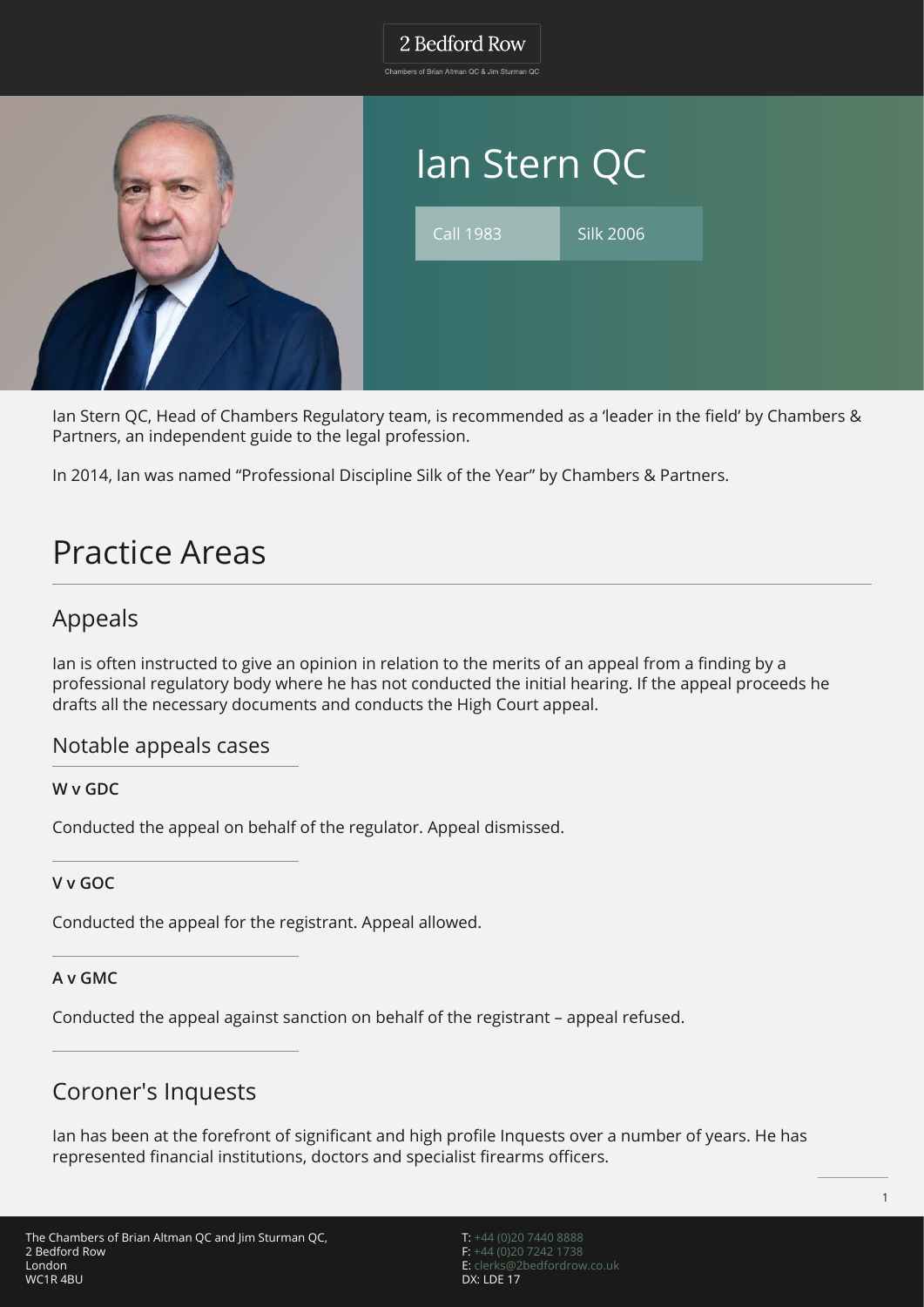Chambers of Brian Altman QC & Jim Sturman QC

### Notable coroner's inquests cases

### **Mark Duggan**

The death that started the London riots in 2011. At the Inquest which ended in 2014 Ian represented the specialist firearms officers.

### **Re GB (deceased)**

Represented a doctor at a six week Inquest. Wide variety of issues of care dealt with.

### **Stockwell Inquest**

Represented the armed officers who fired the fatal shots that killed Jean Charles de Menezes.

### **Chandler's Ford**

Represented two Specialist Firearms Officers who fatally shot two armed robbers.

**R**

Represented a surgeon who had carried out an operation that led to the death of the patient.

### Fraud

### Notable fraud cases

### **R v M**

Represented a solicitor in Northern Ireland at trial who faced 70 counts in relation to various significant frauds. Fifty one counts were stopped by the High Court Judge following extensive legal arguments.

### **Company 'A'**

Advised a company on money laundering in relation to a SOCA investigation.

### **R v W**

Allegations of money laundering. Significant cash holdings. Not guilty.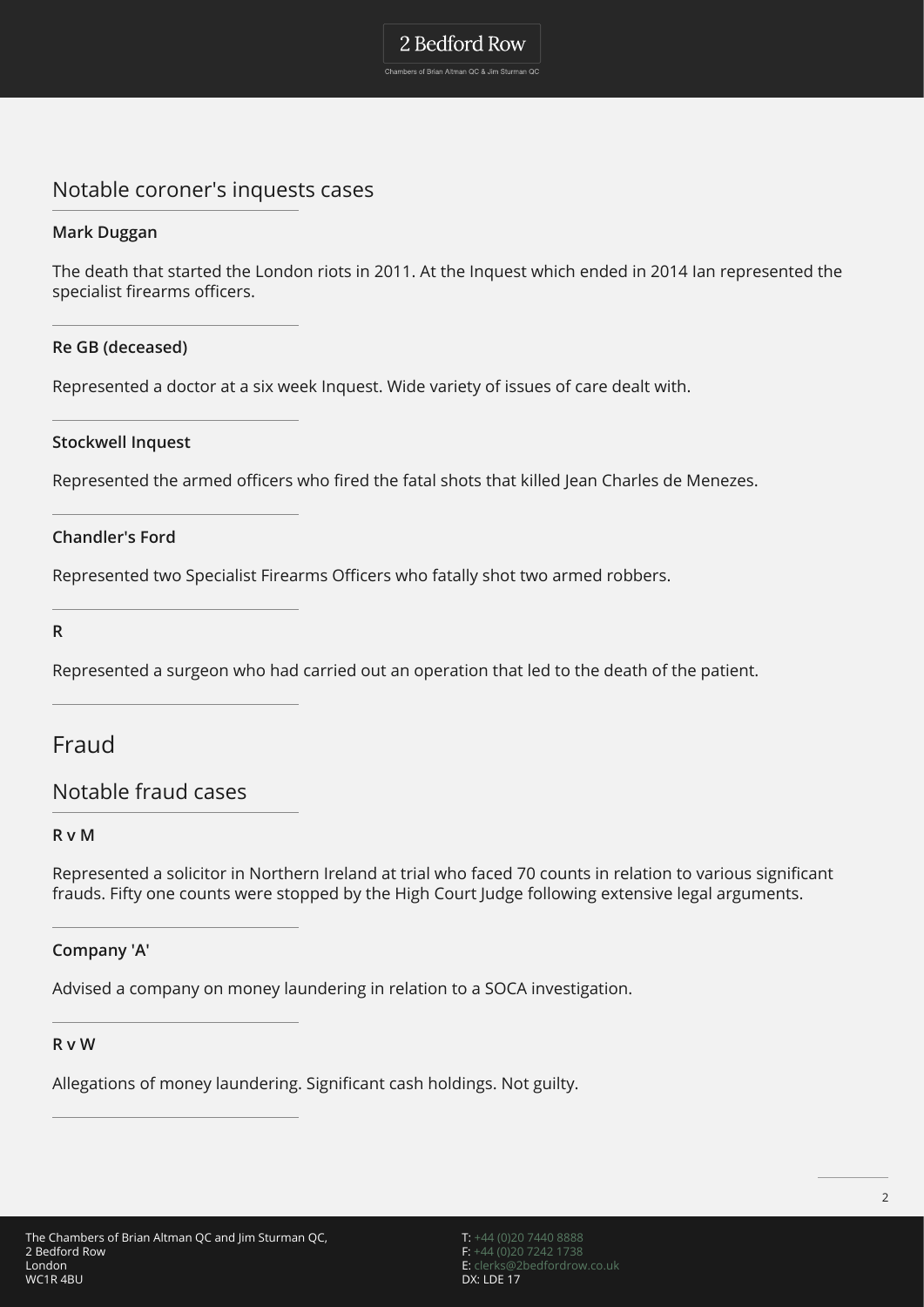Chambers of Brian Altman QC & Jim Sturman QC

# Judicial Review

Judicial review proceedings are a regular adjunct to the cases in which Ian is involved.

### Notable judicial review cases

### **Mark Duggan**

Pamela Duggan's judicial review of the inquest decision in relation to her son [2014] EWHC 3343 (Admin).

# Murder & Manslaughter

Ian often uses his considerable advocacy skills to represent those involved in serious crime including allegations of murder.

### Notable murder & manslaughter cases

**R v F**

Allegation of murder in relation to a gang shooting. Not guilty.

### **R v R**

Allegation of attempted murder. The prosecution alleged that the D had fired three shots at a woman when she opened her front door to him as a result of a grievance between him and the woman's son. Not guilty.

## Professional Discipline

In 2014, Ian was named "Professional Discipline Silk of the Year" by Chambers & Partners.

### Notable professional discipline cases

### **'Plebgate'**

Advised and conducted the 'Plebgate' misconduct hearings on behalf of the MPS.

### **GDC v A**

Conducted case on behalf of the regulator involving a series of allegations.

### **GDC v F**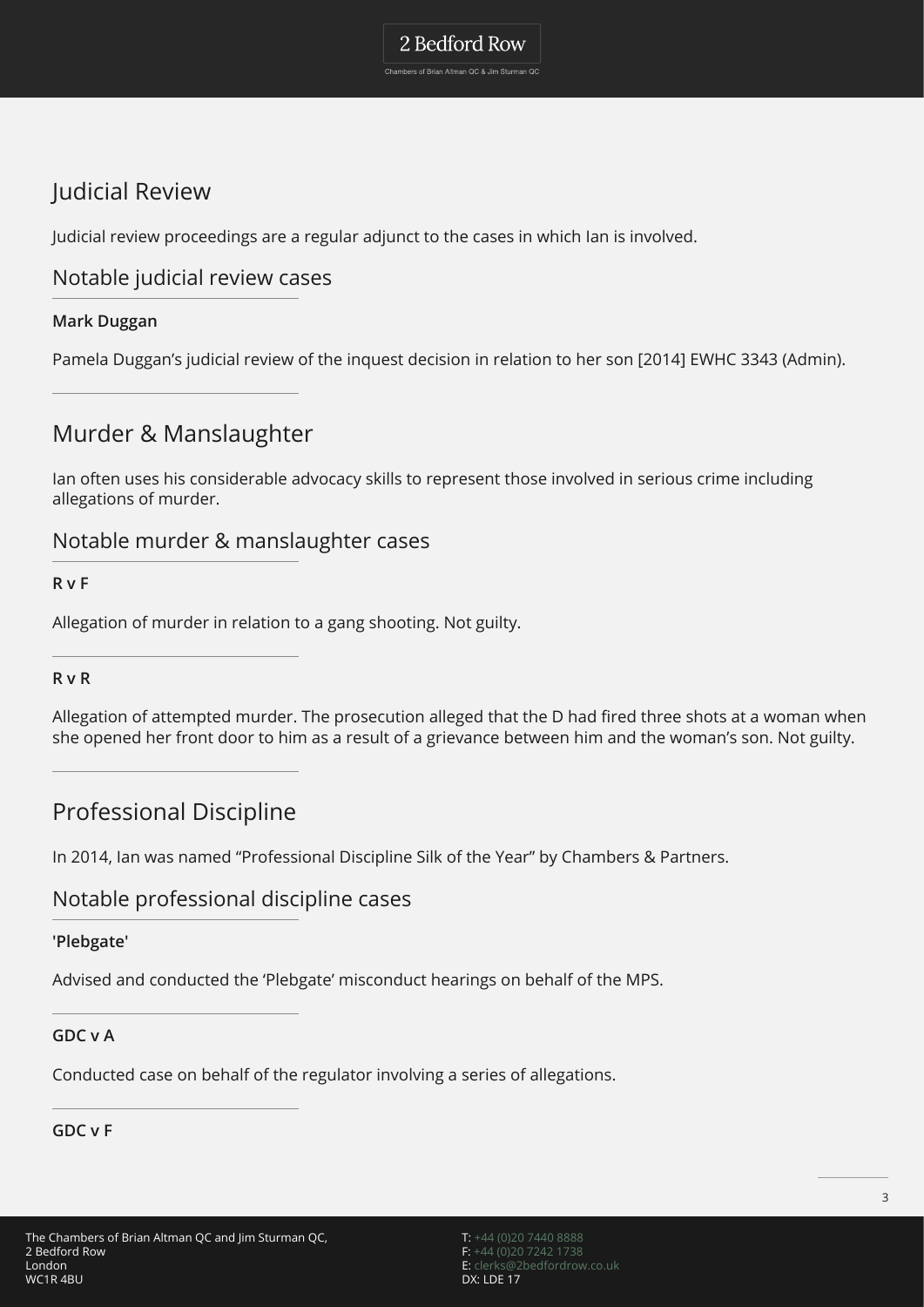2 Bedford Row Chambers of Brian Altman QC & Jim Sturman QC

Acted on behalf of the registrant.

### **GMP v C**

Represented a police officer who faced misconduct proceedings before Manchester Police.

#### **CIPFA v M**

Represented a CFO before his accountancy body.

#### **MC v Prof R**

A three week hearing representing a Consultant Orthopaedic Surgeon who was alleged to have failed to provide good clinical care to a patient who died during an operation. All allegations not proved.

#### **GMC v S**

Sexual allegations by a nurse against a doctor. Allegations found not proved.

**RE v C**

Written advices to a Hong Kong accountant on disciplinary proceedings. Case compromised.

#### **GOC v P**

Clinical allegations regarding sight test of children. Case dismissed following cross examination of the expert for the Council and submissions at the close of the case for the Council.

#### **GMC v K**

Represented doctor following his conviction at the Crown Court where a suspended prison sentence was imposed. Following a 5 day hearing at the GMC, the Panel agreed that undertakings were sufficient.

# Publications

- 'A' List on HM Customs / Attorney General's Panel of Prosecution Advocates (1996-2005)
- Advocacy Trainer, Inner Temple
- Bencher, Inner Temple
- Admitted to the New South Wales Bar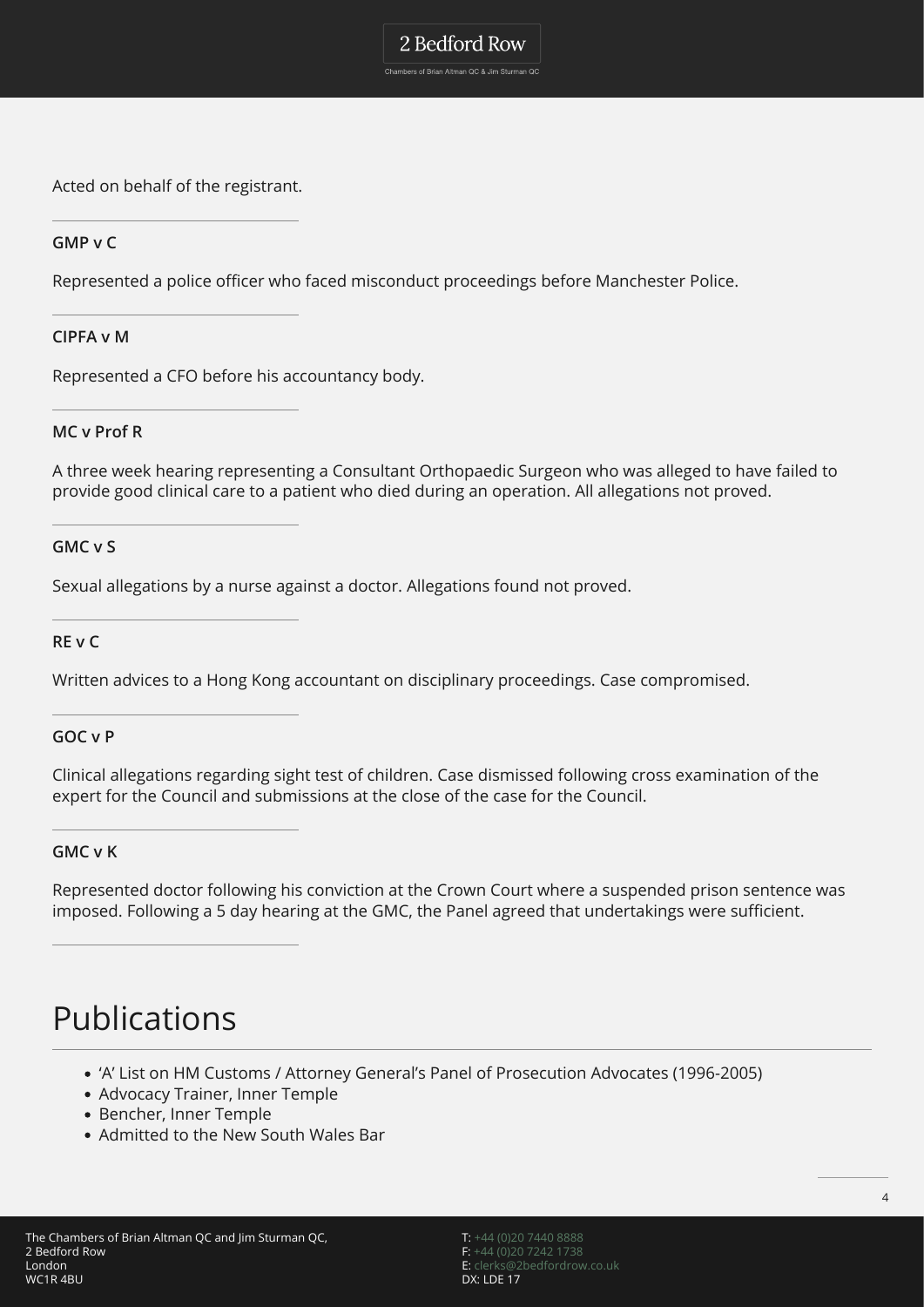#### Chambers of Brian Altman QC & Jim Sturman QC

# Memberships

- Association of Regulatory & Disciplinary Lawyers (Joint Founder)
- Criminal Bar Association
- South Eastern Circuit

# Education

- Bar Finals, Inns of Court, School of Law
- Diploma in Law, City University
- BA (Hons) Politics, University of Warwick

# Directory Quotes

- "He's really excellent, in my view the best professional discipline defence silk around who just does complex, high-profile cases." **Chambers UK 2022 (Professional Discipline)**
- "Very measured and highly impressive." **Chambers UK 2022 (Crime)**
- "He is a real streetfighter and there is nothing that escapes his analysis in a case." **Chambers UK 2022 (Police Law)**
- "One of those barristers solicitors are always pleased to have on their side." **Legal 500 2019**
- "A supremely confident performer whose charm and smoothness is extremely persuasive." **Legal 500 2019**
- "He brings criminal experience to the tribunals with great effect." **Legal 500 2019**
- "Exceptional advocate offering expertise across numerous fields of regulation. He is particularly noted for his adroit representation of healthcare professionals before regulatory bodies such as the GMC, GDC and GOC." **Chambers UK 2018 (Professional Discipline)**
- "Hugely experienced. He is very smooth and persuasive and he has a charming manner with juries and committees." "Impressive advocate with a measured style and delicate touch." **Chambers UK 2018 (Professional Discipline)**
- **"**Heads up the regulatory group at chambers but also has a thriving criminal practice. He frequently represents professional clients in criminal proceedings, such as gross negligence and corporate manslaughter cases." **Chambers UK 2018 (Crime)**
- "A very polished and unflappable advocate who has a measured and easy style that juries find attractive." "An impressive advocate with a delicate touch who always makes the right decisions." **Chambers UK 2018 (Crime)**
- **"**He regularly represents officers in misconduct proceedings, criminal trials and inquests. He is particularly adept at handling cases concerning police shootings." **Chambers UK 2018 (Police Law)**
- "An impressive advocate with a measured style and delicate touch who always makes the right decisions." **Chambers UK 2018 (Police Law)**
- "An excellent barrister quick, effective and a real presence in court." **Legal 500 2017**
- "A confident advocate with a smooth style." **Legal 500 2017**
- "A very intelligent and charming advocate, whose knowledge is impressive and arguments are